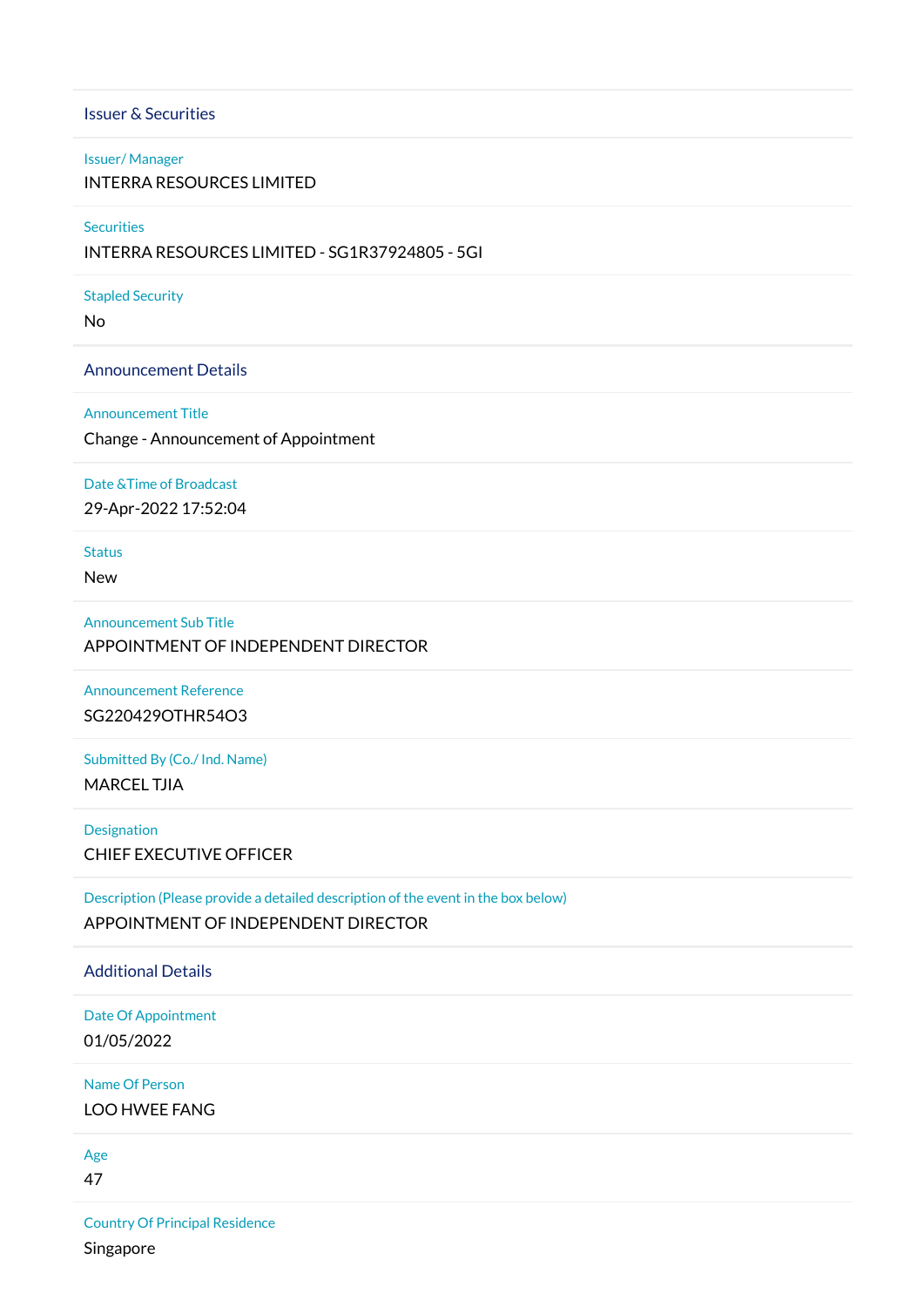The Board's comments on this appointment (including rationale, selection criteria, and the search and nomination process)

The Board approved Ms Loo Hwee Fang's appointment after having considered the recommendation of the NC which reviewed her expertise and experience in law as well as the Company's board diversity targets.

Whether appointment is executive, and if so, the area of responsibility Non-Executive

Job Title (e.g. Lead ID, AC Chairman, AC Member etc.)

Independent Director, AC Member, NC Member and RC Chairman.

#### Professional qualifications

Bachelor of Laws (Honours), The University of Sheffield Barrister-at-Law, England & Wales (Gray's Inn) Admitted to the Singapore Bar

Any relationship (including immediate family relationships) with any existing director, existing executive officer, the issuer and/ or substantial shareholder of the listed issuer or any of its principal subsidiaries Nil

Conflict of interests (including any competing business) Nil

#### Working experience and occupation(s) during the past 10 years

2013 - Present: Group General Counsel and Company Secretary Yoma Strategic Holdings Ltd

2006 - 2013: Partner Lee & Lee

Undertaking submitted to the listed issuer in the form of Appendix 7.7 (Listing Rule 704(7)) Or Appendix 7H (Catalist Rule 704(6))

Yes

Shareholding interest in the listed issuer and its subsidiaries? No

# These fields are not applicable for announcements of appointments pursuant to Listing Rule 704 (9) or Catalist Rule 704 (8).

#### Past (for the last 5 years)

See Annex A for past directorships

#### Present

Memories Group Limited, Company Secretary See Annex B for present directorships

(a) Whether at any time during the last 10 years, an application or a petition under any bankruptcy law of any jurisdiction was filed against him or against a partnership of which he was a partner at the time when he was a partner or at any time within 2 years from the date he ceased to be a partner?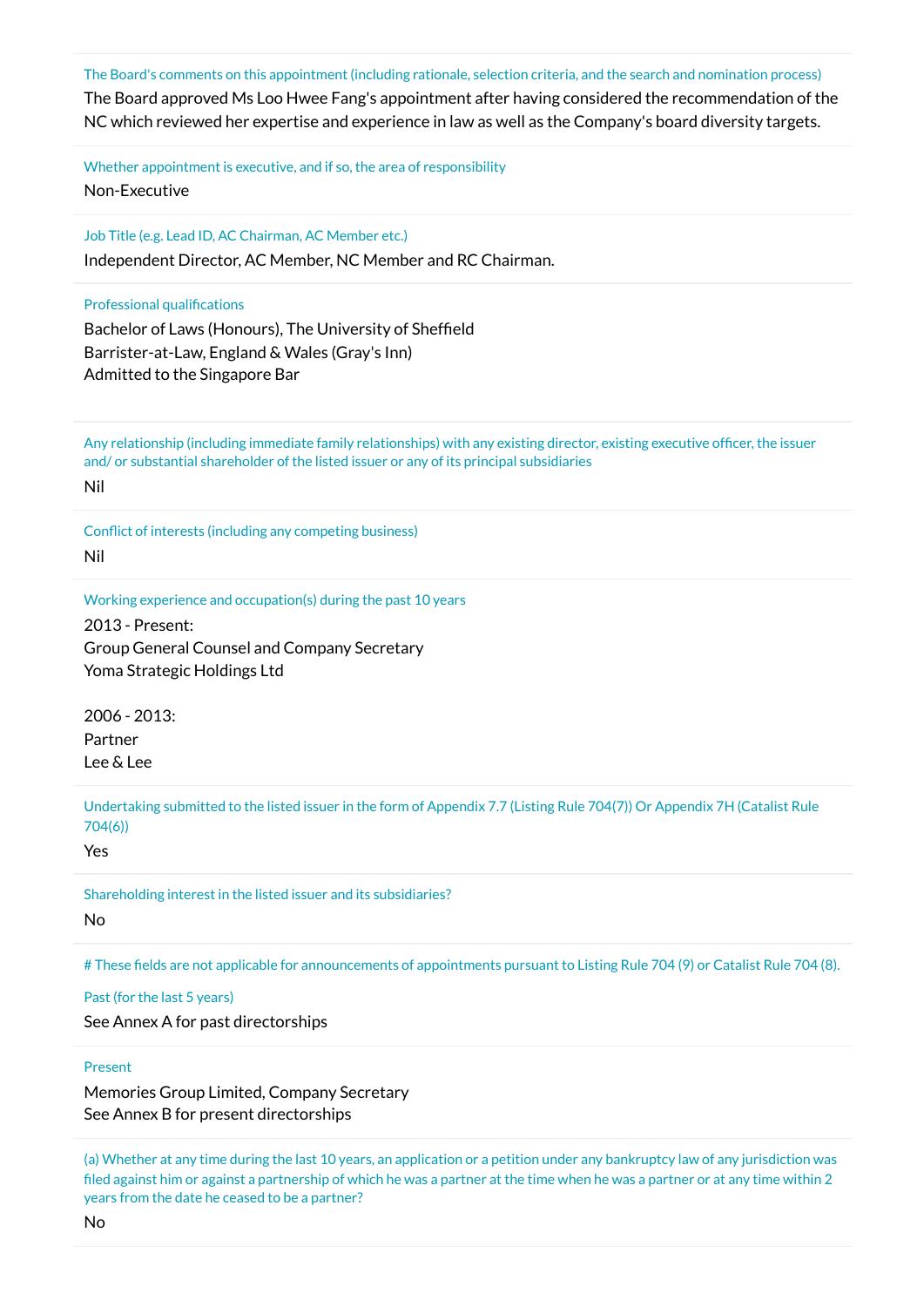(b) Whether at any time during the last 10 years, an application or a petition under any law of any jurisdiction was filed against an entity (not being a partnership) of which he was a director or an equivalent person or a key executive, at the time when he was a director or an equivalent person or a key executive of that entity or at any time within 2 years from the date he ceased to be a director or an equivalent person or a key executive of that entity, for the winding up or dissolution of that entity or, where that entity is the trustee of a business trust, that business trust, on the ground of insolvency? No

(c) Whether there is any unsatisfied judgment against him?

#### No

(d) Whether he has ever been convicted of any offence, in Singapore or elsewhere, involving fraud or dishonesty which is punishable with imprisonment, or has been the subject of any criminal proceedings (including any pending criminal proceedings of which he is aware) for such purpose?

### No

(e) Whether he has ever been convicted of any offence, in Singapore or elsewhere, involving a breach of any law or regulatory requirement that relates to the securities or futures industry in Singapore or elsewhere, or has been the subject of any criminal proceedings (including any pending criminal proceedings of which he is aware) for such breach?

## No

(f) Whether at any time during the last 10 years, judgment has been entered against him in any civil proceedings in Singapore or elsewhere involving a breach of any law or regulatory requirement that relates to the securities or futures industry in Singapore or elsewhere, or a finding of fraud, misrepresentation or dishonesty on his part, or he has been the subject of any civil proceedings (including any pending civil proceedings of which he is aware) involving an allegation of fraud, misrepresentation or dishonesty on his part?

#### No

(g) Whether he has ever been convicted in Singapore or elsewhere of any offence in connection with the formation or management of any entity or business trust?

#### No

(h) Whether he has ever been disqualified from acting as a director or an equivalent person of any entity (including the trustee of a business trust), or from taking part directly or indirectly in the management of any entity or business trust? No

(i) Whether he has ever been the subject of any order, judgment or ruling of any court, tribunal or governmental body, permanently or temporarily enjoining him from engaging in any type of business practice or activity? No

(j) Whether he has ever, to his knowledge, been concerned with the management or conduct, in Singapore or elsewhere, of the affairs of :-

(i) any corporation which has been investigated for a breach of any law or regulatory requirement governing corporations in Singapore or elsewhere; or

#### No

(ii) any entity (not being a corporation) which has been investigated for a breach of any law or regulatory requirement governing such entities in Singapore or elsewhere; or

#### No

No

(iii) any business trust which has been investigated for a breach of any law or regulatory requirement governing business

# trusts in Singapore or elsewhere; or **CHANGE - ANNOUNCEMENT OF APPOINTMENT::APPOINTMENT OF INDEPENDENT DIRECTOR**

(iv) any entity or business trust which has been investigated for a breach of any law or regulatory requirement that relates to the securities or futures industry in Singapore or elsewhere, in connection with any matter occurring or arising during that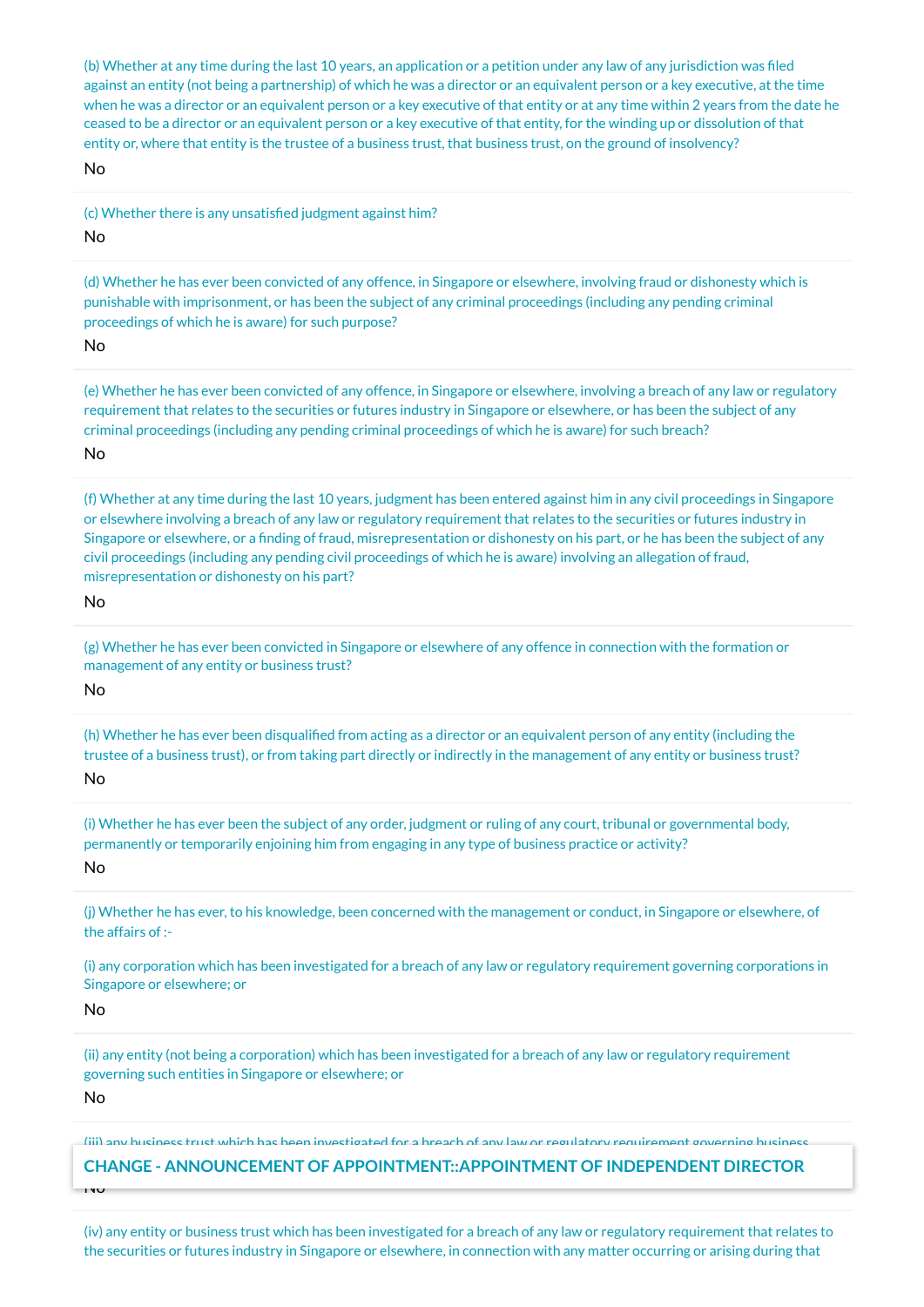period when he was so concerned with the entity or business trust? No

(k) Whether he has been the subject of any current or past investigation or disciplinary proceedings, or has been reprimanded or issued any warning, by the Monetary Authority of Singapore or any other regulatory authority, exchange, professional body or government agency, whether in Singapore or elsewhere?

No

Any prior experience as a director of an issuer listed on the Exchange? Yes

If Yes, Please provide details of prior experience

Independent Director, Nominating Committee Chairman, Audit and Risk Management Committee Member and Remuneration Committee Member of HL Global Enterprises Limited.

Please provide details of relevant experience and the nominating committee's reasons for not requiring the director to undergo training as prescribed by the Exchange (if applicable) Not Applicable

**Attachments** 

Annex A - [LHF.pdf](https://links.sgx.com/1.0.0/corporate-announcements/WQ6JXXR3CFL80WYU/715319_Annex%20A%20-%20LHF.pdf)

Annex B - [LHF.pdf](https://links.sgx.com/1.0.0/corporate-announcements/WQ6JXXR3CFL80WYU/715320_Annex%20B%20-%20LHF.pdf)

Total size =183K MB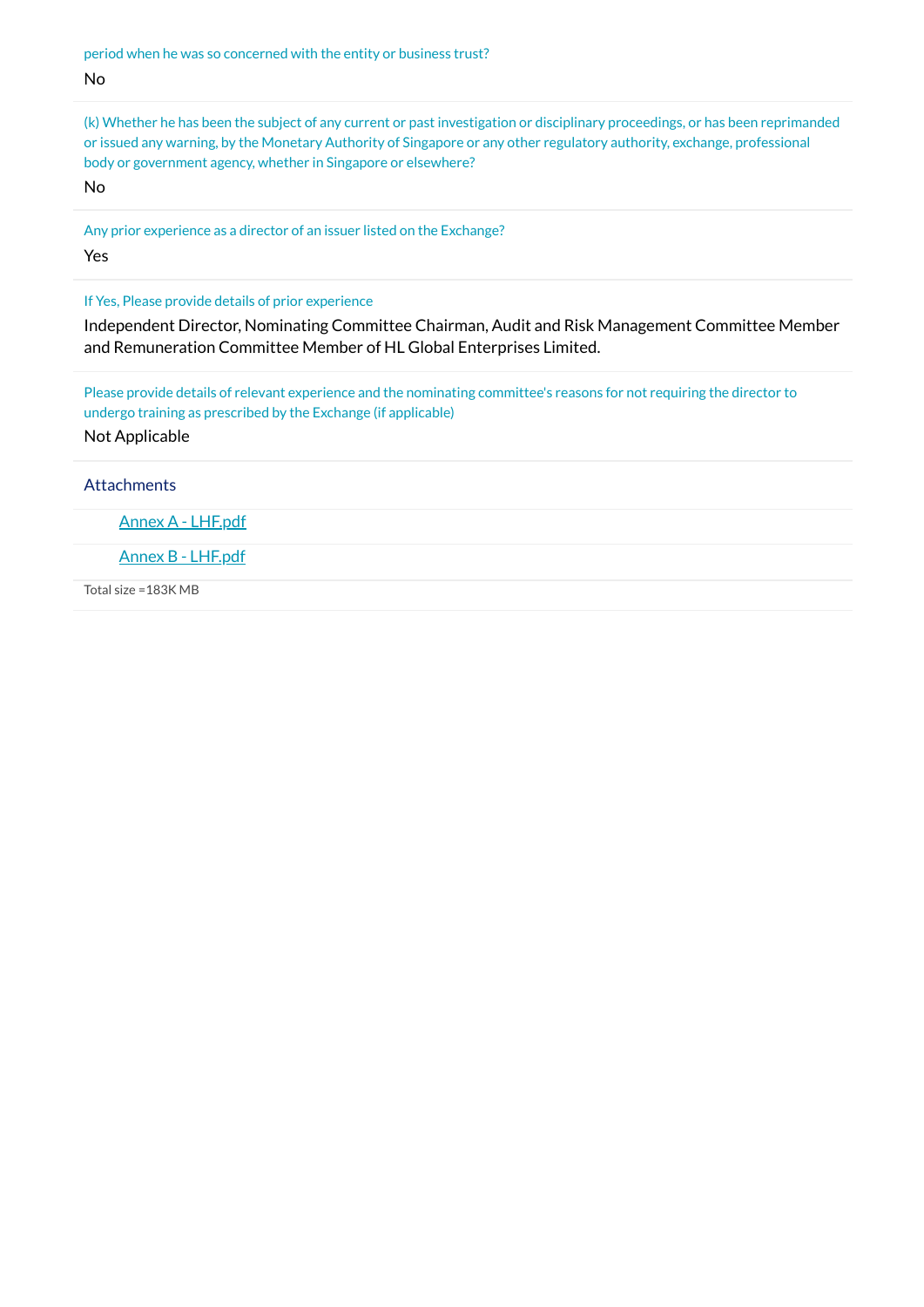Annex A

## **Loo Hwee Fang List of Past Directorship (for the last 5 years)**

| No. | Company                                                                  | Type of<br>Company | <b>Position</b><br><b>Held</b> | Date of<br><b>Appointment</b> | Date of<br><b>Resignation</b> |
|-----|--------------------------------------------------------------------------|--------------------|--------------------------------|-------------------------------|-------------------------------|
| 1.  | Access Myanmar Holding Company Pte. Ltd.<br>(Struck off on 07/06/2021)   | Private            | <b>Director</b>                | 27/03/2015                    | N/A                           |
| 2.  | D Myanmar Investment (Singapore) Pte. Ltd.<br>(Struck off on 07/04/2022) | Private            | <b>Director</b>                | 21/11/2013                    | N/A                           |
| 3.  | Imbergold Pte. Ltd.<br>(Struck off on 05/10/2020)                        | Private            | <b>Director</b>                | 01/07/2015                    | N/A                           |
| 4.  | <b>HL Global Enterprises Limited</b>                                     | Listed<br>Company  | Director                       | 01/03/2021                    | 01/01/2022                    |
| 5.  | Seagram MM Holdings Pte. Ltd.                                            | Private            | <b>Director</b>                | 05/11/2018                    | 01/09/2020                    |
| 6.  | Terracom Limited                                                         | Listed<br>Company  | <b>Director</b>                | 09/04/2015                    | 08/03/2017                    |
| 7.  | Yoma Micro Power (S) Pte. Ltd.                                           | Private            | <b>Director</b>                | 28/04/2017                    | 23/07/2019                    |